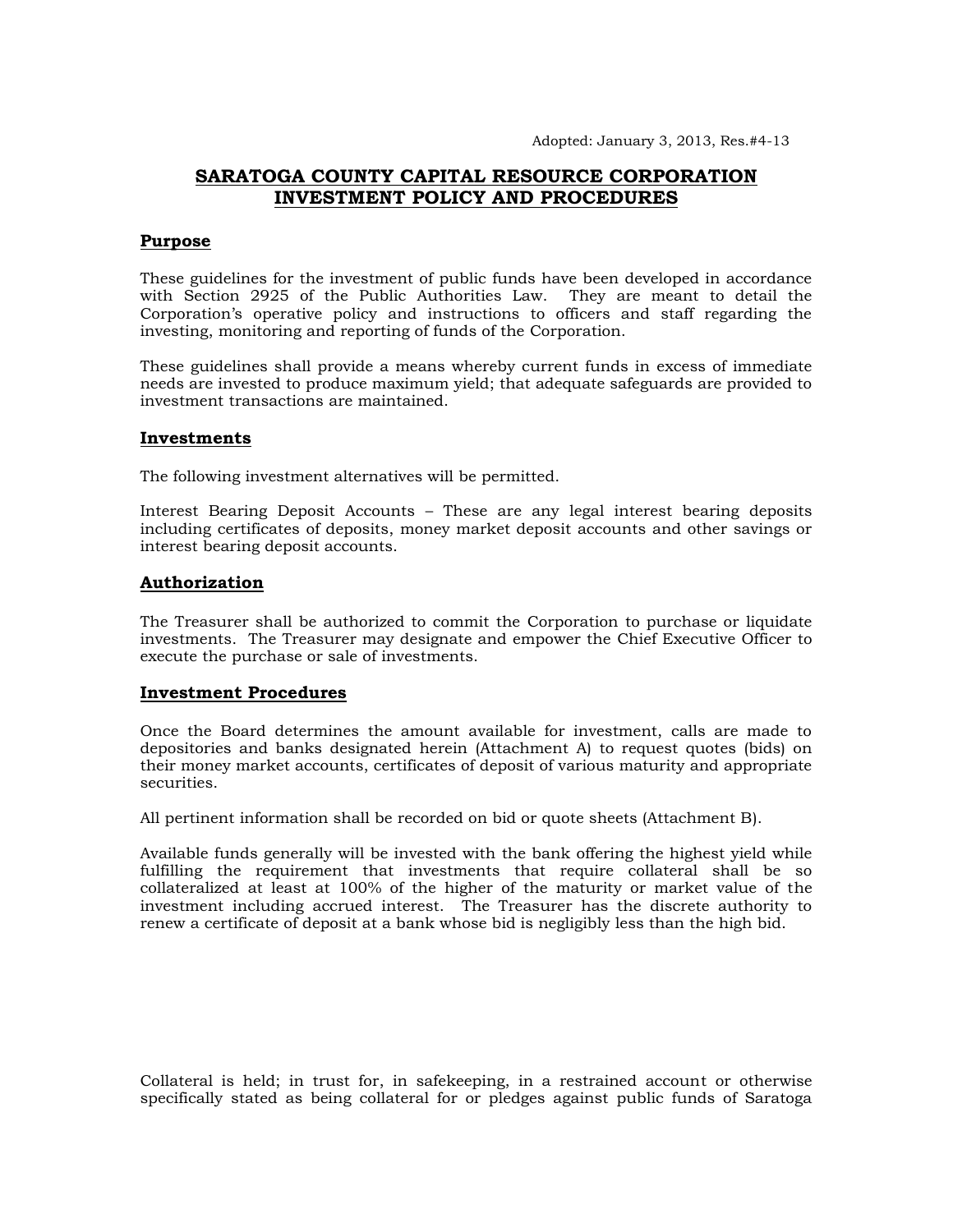County Capital Resource Corporation at third party banks of trading partners' or depositories' choice and by the Treasurer's authorization as agreed to by escrow/custodian agreements, (see attachment C ) signed by all parties. Such agreements stipulating the parties' legal rights.

- a) Designated Depositories/Trading Partners rights to interest income and substitution;
- b) Custodian Banks rights to maintain collateral in book entry account form;
- c) County: SCCRC rights to first priority claim to collateral and interest in case of default and to prior authorization for withdrawals.

For amounts in excess of FDIC coverage, a pledge of obligations as collateral is required to secure the investment. The obligations which may be pledged are listed in Exhibit B of Attachment C.

These securities are also authorized for County investment purposes.

All investments with depositories and banks that are required to be collateralized must be preceded by the execution and filing with the Agency, an escrow/custodian agreement (Attachment C); a depository undertaking (Attachment D); and assignment of securities (Attachment E). Forms submitted by depositories may be accepted in place of Attachments provided they are in conformance with Financial Management Guidelines of N.Y.S. Office of Comptroller and are approved by Treasurer.

The Treasurer shall on a semiannual basis provide the Board of Directors with an investment report identifying all current (open) investment holdings by institution invested with, and any other information the Board may require.

#### **Review**

No less frequently than annually, the Board of Directors shall review this investment policy and its procedures and make changes as it deems appropriate. The investment policy and procedure changes resulting from such review shall be acted upon by Board Resolution.

Review of compliance with this document shall be part of the annual audit process by the Agency's independent auditor, and shall be made a part of the Corporation's Annual Financial Report submitted to the Office of the State Comptroller.

A copy of the Annual Financial Report, Investment Report and audit shall be submitted to the Chief Executive Officer and Chief Fiscal Officer of Saratoga County

Attachment A

### **DESIGNATED DEPOSITORIES**